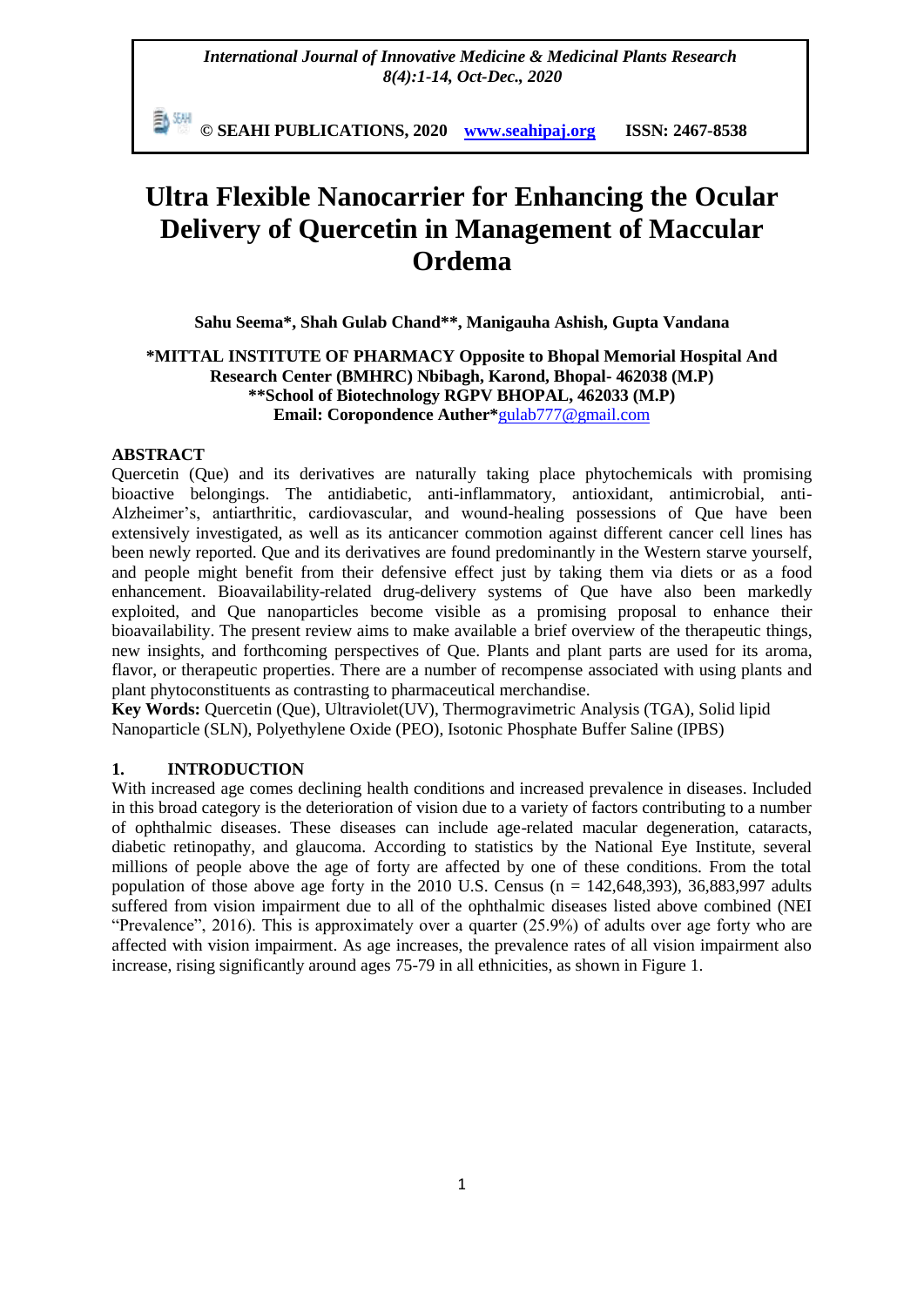

**Figure 1.** 2010 U.S. Prevalence Rates: All Vision Impairment

Source: National Eye Institute. All Vision Impairment. Available at: https://nei.nih.gov/eyedata/vision\_impaired#1. Accessed March 27, 2020.

Over the course of ten years, starting from the year 2000, the prevalence of vision impairment has increased by almost 130% (NEI "Vision", 2016). These trends are expected to continue with each subsequent year so that by the year 2030, there will be almost a two-fold increase in prevalence of vision impairment compared to that in 2010, and by 2050, there will be more than a 3-fold increase in prevalence, as shown in Table 1 and Figure: 2.

| Year                       | All         | White       | <b>Black</b> | <b>Hispanic</b> | <b>Other</b> |
|----------------------------|-------------|-------------|--------------|-----------------|--------------|
| 2010                       | 4,195,966   | 3,398,977   | 330,644      | 290,781         | 175,564      |
| 2030                       | 7,169,680   | 5,277,689   | 618,110      | 840,497         | 433,383      |
| 2050                       | 13,026,870  | 9,019,189   | 1,047,986    | 2,000,853       | 958,842      |
| <b>Total</b><br>Population | 142,648,393 | 103,846,437 | 15,190,777   | 14,901,369      | 8,709,810    |

Table 1. Table Projections for Vision Impairment (2010-2030-2050)

Source: National Eye Institute. Vision Impairment Tables. Available at: https://nei.nih.gov/ eyedata/vision\_impaired/tables. Accessed March 27, 2020.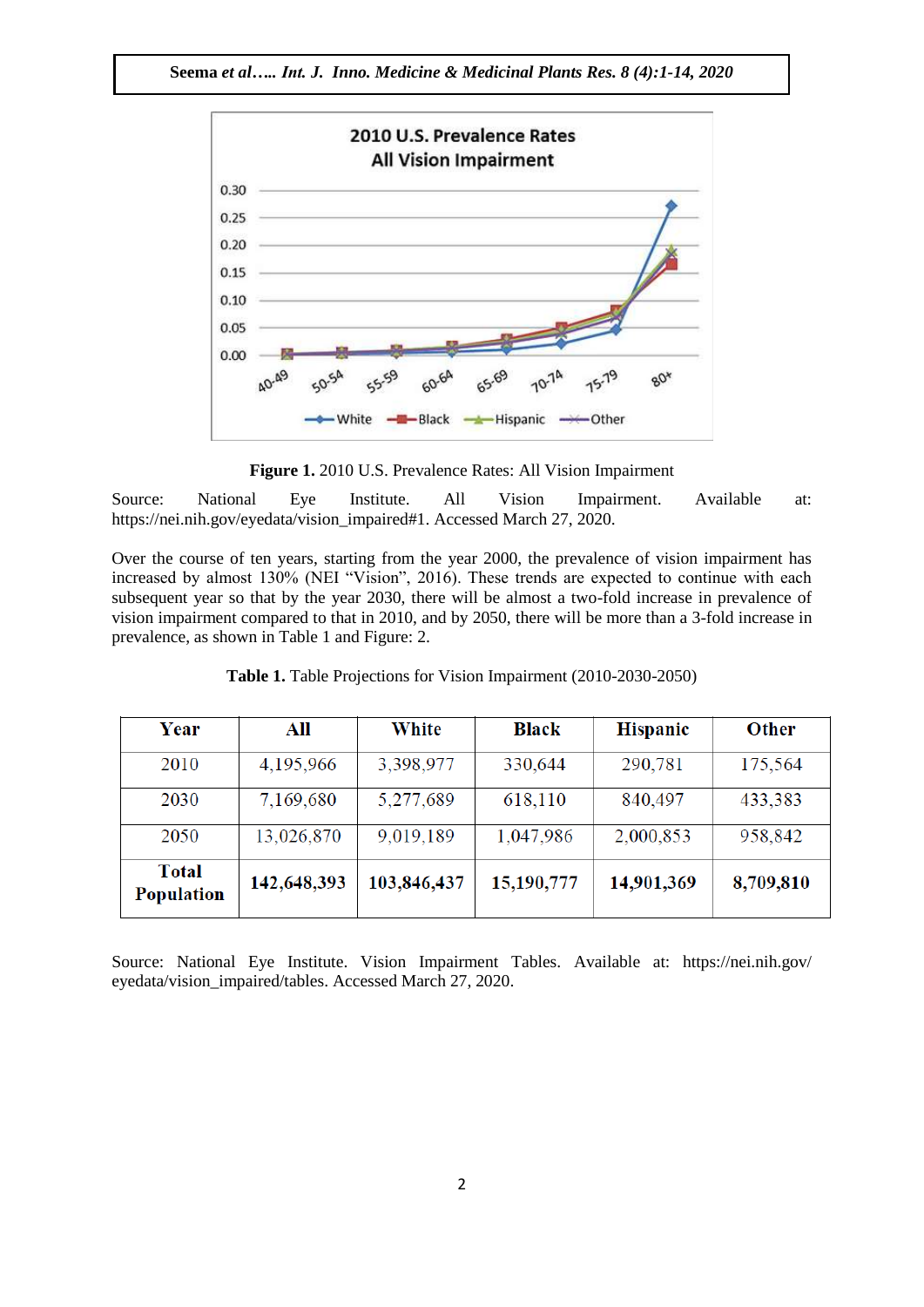

**Figure:2** Chart Projections for Vision Impairment (2010-2030-2050)

Source: National Eye Institute. All Vision Impairment. Available at: https://nei.nih.gov/eyedata/vision\_impaired#1. Accessed March 27, 2020.

One cause of vision impairment is due to uncontrolled exposure to reactive oxidative species, or ROS. These are species that are produced naturally in the body as a byproduct of adenosine triphosphate, or ATP, production, the energy source that is used for every day function and processes (Prunty, 2015). They are free radicals that contain oxygen and are the most common type produced in tissues (NCI, 2014). They can affect cells by damaging important cellular components, such as DNA, proteins, and membranes. The mitochondria, an efficient organelle found abundantly in the body's cells and tissues, produce the largest quantities of ROS as it is the largest contributor to ATP synthesis (90% of the body's energy) [UMDF, 2017]. The body has natural antioxidant mechanisms to protect against ROS, but when ROS are overproduced, these mechanisms are overwhelmed (Prunty, 2015). This leads to oxidative stress cascades on cells and tissues, which causes them to become damaged and eventually die off. In the eye, ROS damage the cells of the retina, which plays an important role in converting visual images into electrical impulses for the brain to interpret. As the photoreceptor cells of the retina die off, vision worsens as the eye has less capability to convert those images to impulses. The longer the period of exposure to ROS, the more damage is done to the retina. Prolonged damage to the retina exacerbates retinal degradation and degeneration, further impairing vision and may even lead to permanent blindness. This is why as a person ages, their vision becomes progressively worse.

A protective measure against ROS is the use of antioxidant treatments. Antioxidants can be used to slow the rate of retinal degradation by counteracting damage from the reactive oxidative species. The body produces some antioxidants endogenously, but they can also be obtained outside of the body. They can be found in a variety of antioxidant-rich foods, such as fruits, leafy green vegetables, and grains, and can also be obtained through dietary supplements. These include carotenoids like betacarotene, lycopene, and vitamins A, C, and E (NCI, 2014). There are a variety of substances that act as antioxidants, like the ones mentioned before, in addition to glutathione, coenzyme Q10, lipoic acid, flavonoids, phenols, polyphenols, phytoestrogens, etc., all having different properties and roles against ROS (Harvard, 2017). In the case of preventing retinal degradation to improve outcomes in terms of vision integrity and function, antioxidants can be employed to protect against the damage from reactive oxidative species. However, because of physiological barriers, antioxidants cannot simply be taken orally and expected to be able to reach its target, i.e. the retina, to enact its protection.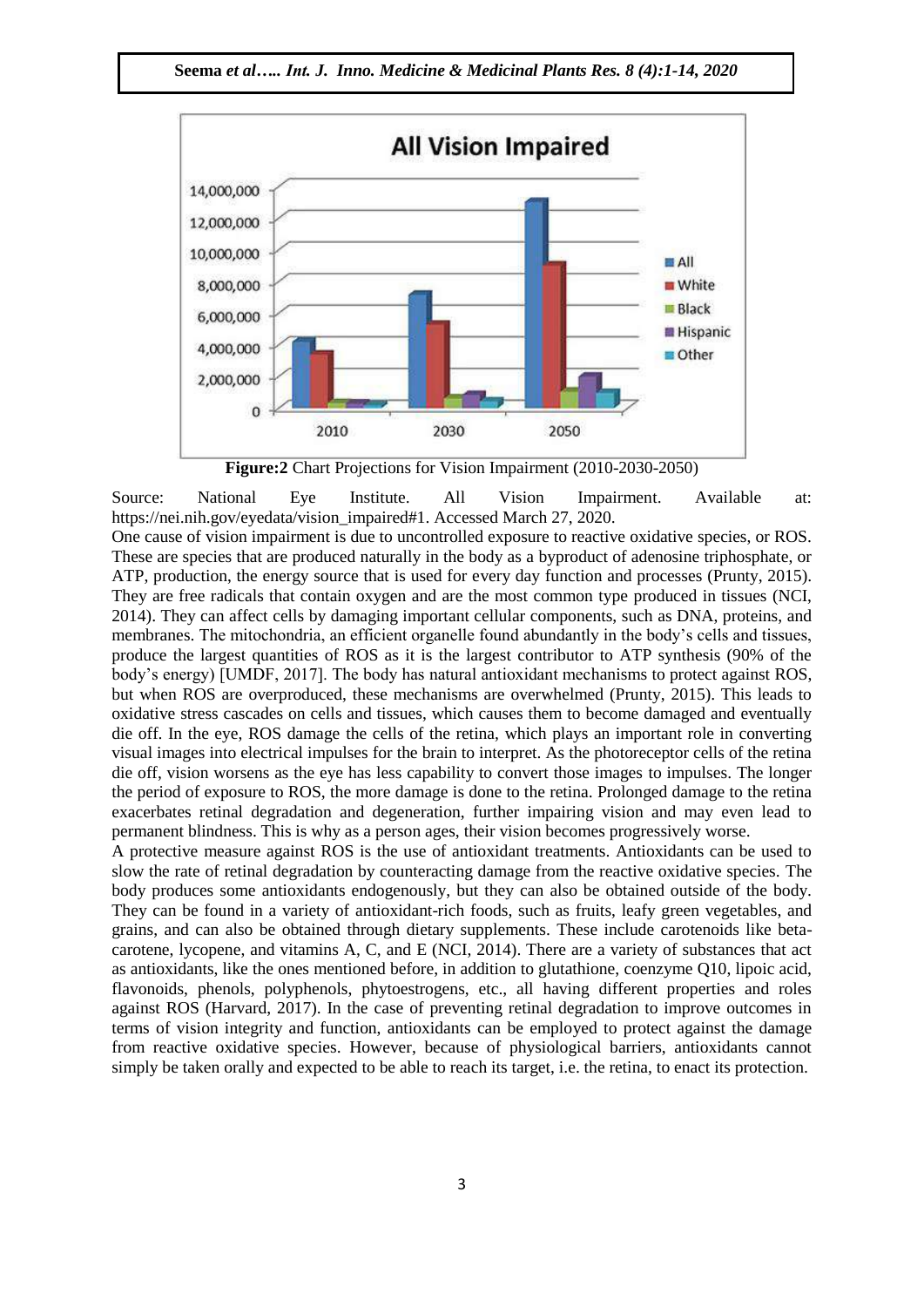#### **2. QUERCETIN**

Quercetin, which has the chemical name of 2-(3,4-Dihydroxyphenyl)-3,5,7-trihydroxy-4*H*-1 benzopyran-4-one, is a bioflavonoid aglycone, specifically of the flavonol subclass, meaning that it has a 3-hydroxyflavone backbone and lacks attached sugars, as shown in Figure 3 (Kelly, 2011).



#### **Figure 3. Ouercetin Structure**

It is a crystalline solid that has a bright citron yellow color. It is lipophilic and hydrophobic in nature so its solubility in water is poor to nonexistent (poor in hot water and entirely insoluble in cold water). A way to improve its solubility in water is to convert it to a glycoside. This can be done by replacing one of the hydroxyl groups, commonly the one at position 3, with a glycosyl group, which can be any sugar such as glucose, rhamnose, or rutinose (see Figure 6). A glycoside group at position 3 is known as isoquercitin. The addition of a glycosyl group changes the chemical properties of the drug, including solubility, absorption, and *in vivo* effects. Specifically, the addition of the glycosyl group increases the water solubility of quercetin.

#### **3. MATERIALS**

Quercetin was purchased from Tocris Bioscience. Glycerol monostearate and Compritol ATO 888® were graciously donated by Gattefossé. Miglyol 812® was purchased from Dr Reddy lab Hyderabad India . Tween 80 and methyl-beta-cyclodextrin were purchased from Acros Organic. Poloxamer 188 was purchased from Spectrum. Glycerin was purchased from PCCA. Acetonitrile and dimethyl sulfoxide were purchased from Fisher Chemical. Whole rabbit eye globes were purchased from Pel-Freez Biologics. The rabbit eye globes were dissected in lab to collect the corneas for use in the permeability studies.

#### **4. METHODS**

# **A. Solid Lipid Nanoparticles:**

Quercetin solid lipid nanoparticles, or SLNs, were prepared by probe sonication method. The lipid phase was prepared with a solid lipid (0.7% w/v Glycerol monostearate) in combination with 1.3% w/v Compritol ATO 888® and heated on a hot plate at 80oC. Quercetin was dissolved in 100 μL of dimethyl sulfoxide and added to 2.25% w/v glycerin. This mixture was added to the melted lipid phase. The aqueous phase was prepared using 0.75% w/v Tween 80®, Poloxomer 188®, and filtered water and heated on the hot plate at 80oC. The aqueous phase was then added to the lipid phase while stirring at 600 rpm for 2 minutes. The final concentration of quercetin was  $0.1\%$  w/v. The premix was homogenized with an Ultra-Turrax<sup>®</sup> at 16,000 rpm for 3 minutes to form a coarse emulsion. This coarse emulsion was then subjected to probe sonication at a 15-second pulse rate for 3 minutes. The final emulsion was allowed to cool to form the nanoparticles.

#### **B. Nanostructured Lipid Carriers:**

Quercetin nanostructured lipid carriers, or NLCs, were also prepared by probe sonication method. The method is almost exactly the same as that for the SLN formulation, except that the lipid phase was prepared with a liquid lipid (0.7% w/v Miglyol 812®) in combination with 1.3% w/v Compritol ATO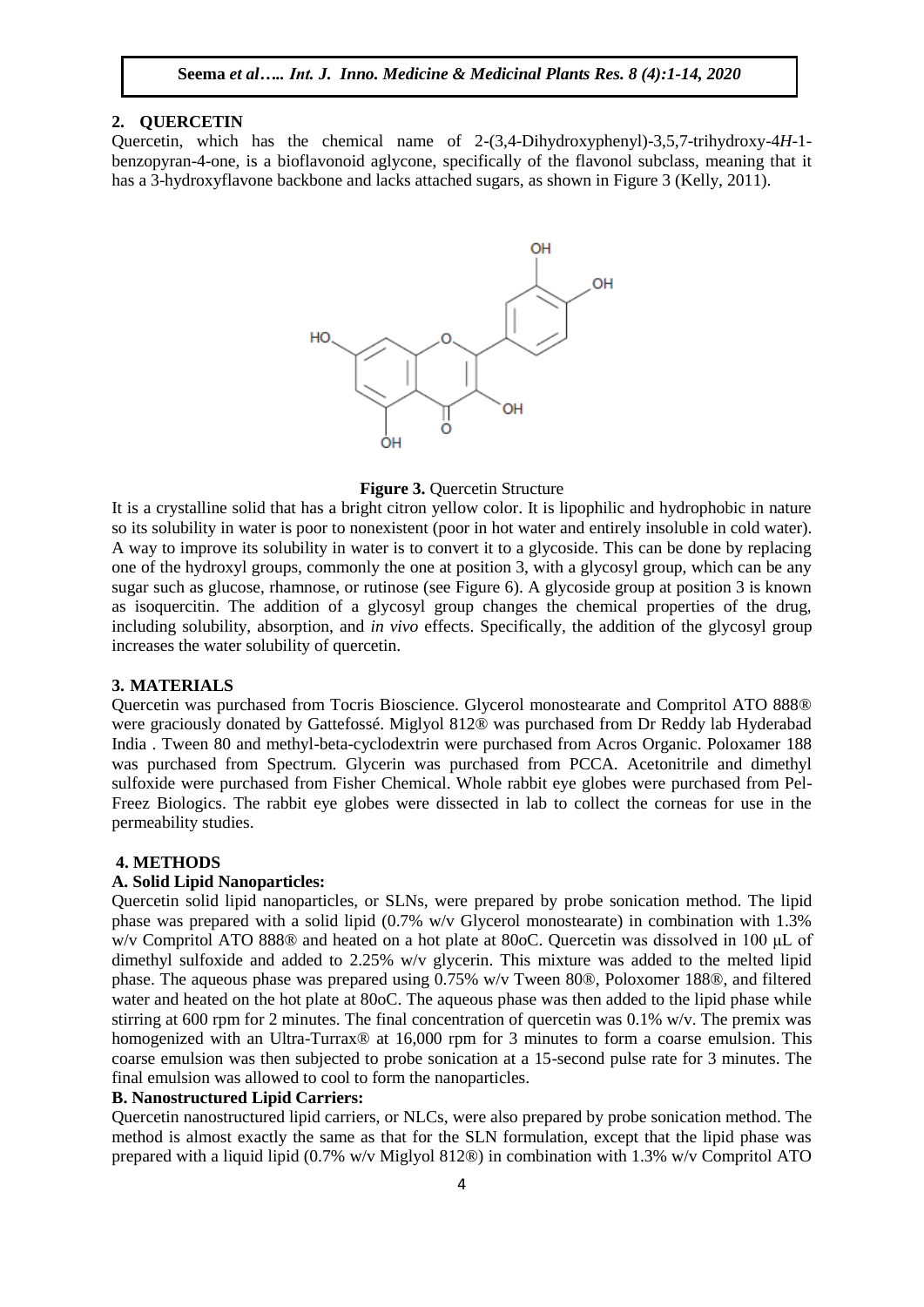888®, which was then heated on a hot plate at 80oC. Quercetin was dissolved in 100 μL of dimethyl sulfoxide and added to 2.25% w/v glycerin. This mixture was then added to the melted lipid phase. The aqueous phase was prepared using 0.75% w/v Tween 80®, Poloxomer 188®, and filtered water and heated on the hot plate at 80oC. The aqueous phase was added to the lipid phase while stirring at 600 rpm for 2 minutes. The final concentration of quercetin was 0.1% w/v. The premix was homogenized with an Ultra-Turrax® at 16,000 rpm for 3 minutes to form a coarse emulsion, which was then subjected to probe sonication at a 15-second pulse rate for 3 minutes. The final emulsion was allowed to cool to form the nanoparticles.

# **C. Hot Melt Cast Films:**

Quercetin films were prepared by melt-cast method. Polyethylene oxide N10 was used as the matrix forming polymer. Quercetin and PEO N10 were mixed via geometric dilution to prepare the physical mixture. The drug load in the film was 10% w/w. A 10 mm die was placed over a brass plate and heated on a hot plate at 75°C for at least one minute. The physical mixture was poured into the center of the die and compressed for a few seconds to form a flat matrix surface. The film was heated on the hot plate for an additional minute so that the mixture was completely melted and then removed to cool. When completely cooled, the film was cut to collect samples that weighed approximately 8 mg each.

#### **D. Characterization of Nanoparticles:**

Mobile phase of acetonitrile**:**water (ACN:H2O, 40:60) was prepared. Quercetin was dissolved in dimethyl sulfoxide (DMSO) to make a 1 mg/mL stock solution for the standards. Varying volumes of the stock solution were diluted with the mobile phase to make standards of the following concentrations: 1 μg, 2 μg, 5 μg, 10 μg, and 20 μg. The standards were analyzed using UV analysis at a wavelength of 369 nm to determine the light absorbance trend, or calibration curve, of quercetin to which the nanoparticle emulsions will be compared. The SLN and NLC formulations were diluted 500 times with purified water and analyzed using a zetasizer (Malvern Instruments, Ltd.) to determine the size, polydispersity index, and zeta potential of the particles. The goal was to have small particle sizes, low polydispersity index, and high magnitude of zeta potential for the most stable and homogeneous formulation.

Entrapment efficiency, which is a measure of how much drug is entrapped in the nanoparticles, was performed by centrifuging 500 μL of each formulation with a filter for 15 minutes. 100 μL of the centrifuged filtrate was drawn, diluted with 900 μL of the mobile phase, and then vortexed to ensure thorough and homogeneous mixing. Assay was performed to determine quercetin content in the nanoparticles. For each formulation, 100 μL of formulation were added to 900 μL of a mixture of DMSO and methanol (50:50) and sonicated for 10 minutes. After sonication, the mixture was centrifuged for 15 minutes. From this, 100 μL of the supernatant was drawn and diluted with 900 μL of the mobile phase before being vortexed to ensure thorough and homogeneous mixing. All samples collected from entrapment efficiency and assays were analyzed in triplicates using HPLC-UV method with a Kinetex® 5  $\mu$ m EVO C18 100 Å LC column (250 x 4.6 mm).

#### **E. Characterization of Films:**

Mobile phase of acetonitrile**:**water (ACN:H2O, 40:60) was prepared. Quercetin was dissolved in dimethyl sulfoxide (DMSO) to make a 1 mg/mL stock solution for the standards. Varying volumes of the stock solution were diluted with acetonitrile to make standards of the following concentrations: 1 μg, 2 μg, 5 μg, 10 μg, and 20 μg. The standards were analyzed using UV analysis at a wavelength of 369 nm to determine the calibration curve of quercetin to which the film samples will be compared.

Samples of approximately 8 mg were cut from quercetin films and added to 2 mL of acetonitrile. This mixture was then sonicated for 5 minutes until the film was completely dissolved. After sonication, the stock was diluted by a factor of 20. All samples were collected and analyzed in triplicates using UV analysis at a wavelength of 369 nm.

# **F. Permeability Studies:**

Release and permeability of quercetin from the nanoparticles were studied using a vertical dialysis cassette with a 10,000 Dalton MWCO membrane. Isotonic phosphate buffer saline, or IPBS, was made with 5% methyl-beta-cyclodextrin. IPBS served as the receiver medium. 18 mL of IPBS was filled into the vial, and 1 mL of formulation was filled into the cassette. Measurements were taken at 15, 30, 60, 90, 120, 150, and 180 minute time points, at which time 1 mL of the receiver medium was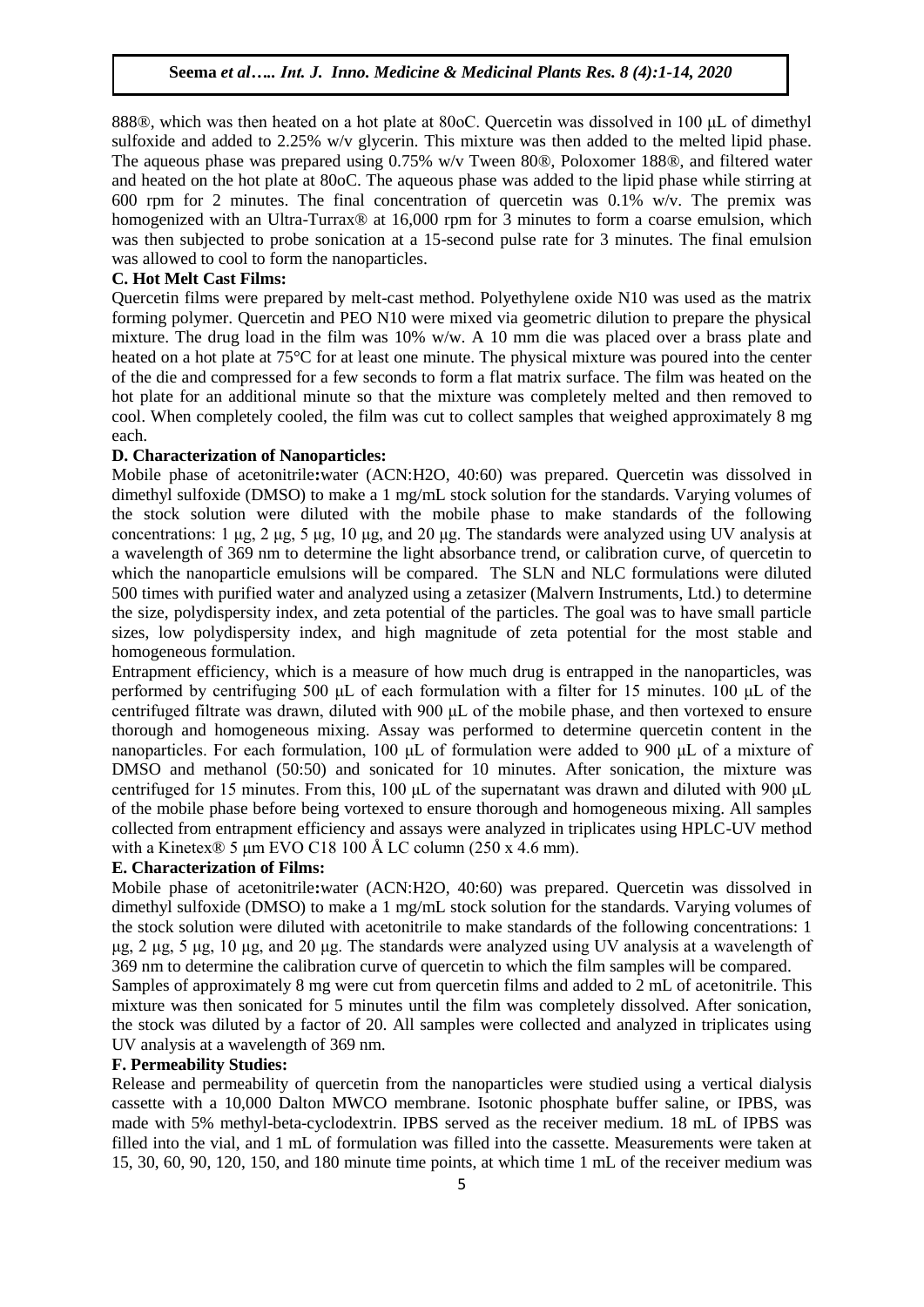drawn and 1 mL of IPBS was added into the vial. All samples collected were analyzed in triplicates under HPLC-UV method.

Permeability of quercetin from NLCs and films was studied using fresh rabbit cornea in a side-by-side diffusion apparatus, maintained at 34°C using a circulating water bath. IPBS with 5% methyl-betacyclodextrin was made. Spectra/Por® membrane (10,000 Daltons MWCO) were cut and soaked in IPBS for 30 minutes. Side-by-side diffusion cells were set up so that the fresh rabbit cornea and Spectra/Por® membrane were sandwiched between the cells. For the film studies, the films were cut to approximately 45 mg and wetted with IPBS. They were then sandwiched between the rabbit cornea and Spectra/Por® membrane, in the following order: donor cell Spectra/Por® membrane quercetin film cornea recipient cell (see Figure 4).



#### **Figure 4.** Side-by-Side Diffusion Apparatus Setup

Source: Adelli GR, Hingorani T, Punyamurthula N, et al. Evaluation of topical hesperetin matrix film for back-of-the-eye delivery. *European Journal of Pharmaceutics and Biopharmaceutics* 2015; 92:74- 82.

Both the donor and recipient cells for the film studies were filled with 3.2 mL of IPBS. For the NLC formulations and the control, which was 3 mg of pure quercetin mixed with IPBS, 3.2 mL of each formulation were added into their respective donor cells, and 3.2 mL of IPBS were added to the recipient cells. Measurements were taken at 30, 60, 90, 120, 150, and 180 minute time points. After flushing a few times to mix the receiver medium, 0.6 mL samples were drawn from the recipient cell, except for the films, for which samples were collected from both donor and recipient cells, and 0.6 mL of IPBS was added to the cells to replace the volume removed. The samples were analyzed in triplicates using UV analysis at a wavelength of 369 nm.

#### **5.RESULT AND DISCUSSION**

#### **5.1 Characterizations of Nanoparticles and Films:**

The solid lipid nanoparticles demonstrated an average particle size of 65.4 r.nm, polydispersity index of 0.29, and zeta potential of -12.3 mV. Assay and entrapment efficiency results were  $78.4 \pm 1.6\%$ and 90.9  $\pm$  0.3%, respectively. Drug release across the Spectra/Por® membrane was 33.3  $\pm$  1.5%. These parameters are summarized below in Table 2. Particle size distribution is shown in Figure 5.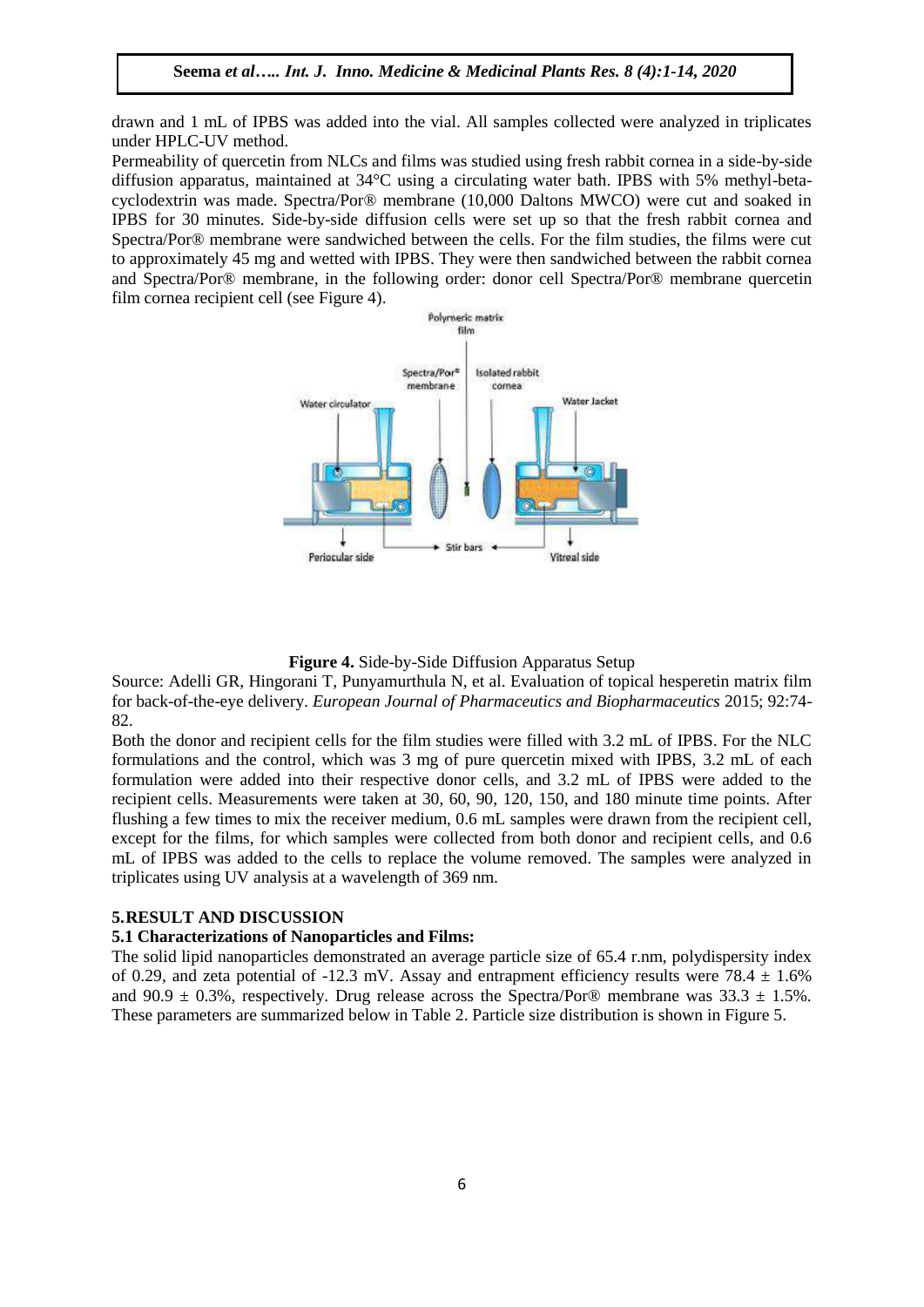| <b>Parameters</b>                                | <b>Solid Lipid Nanoparticles</b> |  |  |  |
|--------------------------------------------------|----------------------------------|--|--|--|
| Particle Size (r.nm)                             | 65.4                             |  |  |  |
| <b>Polydispersity Index</b>                      | 0.29                             |  |  |  |
| <b>Zeta Potential (mV)</b>                       | $-12.3$                          |  |  |  |
| <b>Assay</b>                                     | $78.4 \pm 1.6$                   |  |  |  |
| <b>Entrapment Efficiency</b>                     | $90.9 \pm 0.3$                   |  |  |  |
| % Release across<br><b>Spectra/Por® Membrane</b> | $33.3 \pm 1.5$                   |  |  |  |

**Table 2.** Physicochemical Characterization of SLN Formulations



**Figure 5.** SLN Particle Size Distribution by Intensity

The nanostructured lipid carriers demonstrated an average particle size of 46.1 r.nm, polydispersity index of 0.18, and zeta potential of -16.2 mV. Assay and entrapment efficiency results were 86.6  $\pm$ 0.2% and 93.4  $\pm$  0.1%, respectively. Drug release across the Spectra/Por® membrane was 47.1  $\pm$ 7.9%. These parameters are summarized below in Table 3, and particle size distribution is shown below in Figure 6. The comparison of the particle size distributions for the SLN and NLC formulations is shown below in Figure 7.

| <b>Parameters</b>                         | <b>Nanostructured Lipid Carriers</b> |  |  |  |
|-------------------------------------------|--------------------------------------|--|--|--|
| Particle Size (r.nm)                      | 46.1                                 |  |  |  |
| <b>Polydispersity Index</b>               | 0.18                                 |  |  |  |
| <b>Zeta Potential (mV)</b>                | $-16.2$                              |  |  |  |
| <b>Assay</b>                              | $86.6 \pm 0.2$                       |  |  |  |
| <b>Entrapment Efficiency</b>              | $93.4 \pm 0.1$                       |  |  |  |
| % Release across<br>Spectra/Por® Membrane | $47.1 \pm 7.9$                       |  |  |  |

**Table 3.** Physicochemical Characterization of NLC Formulations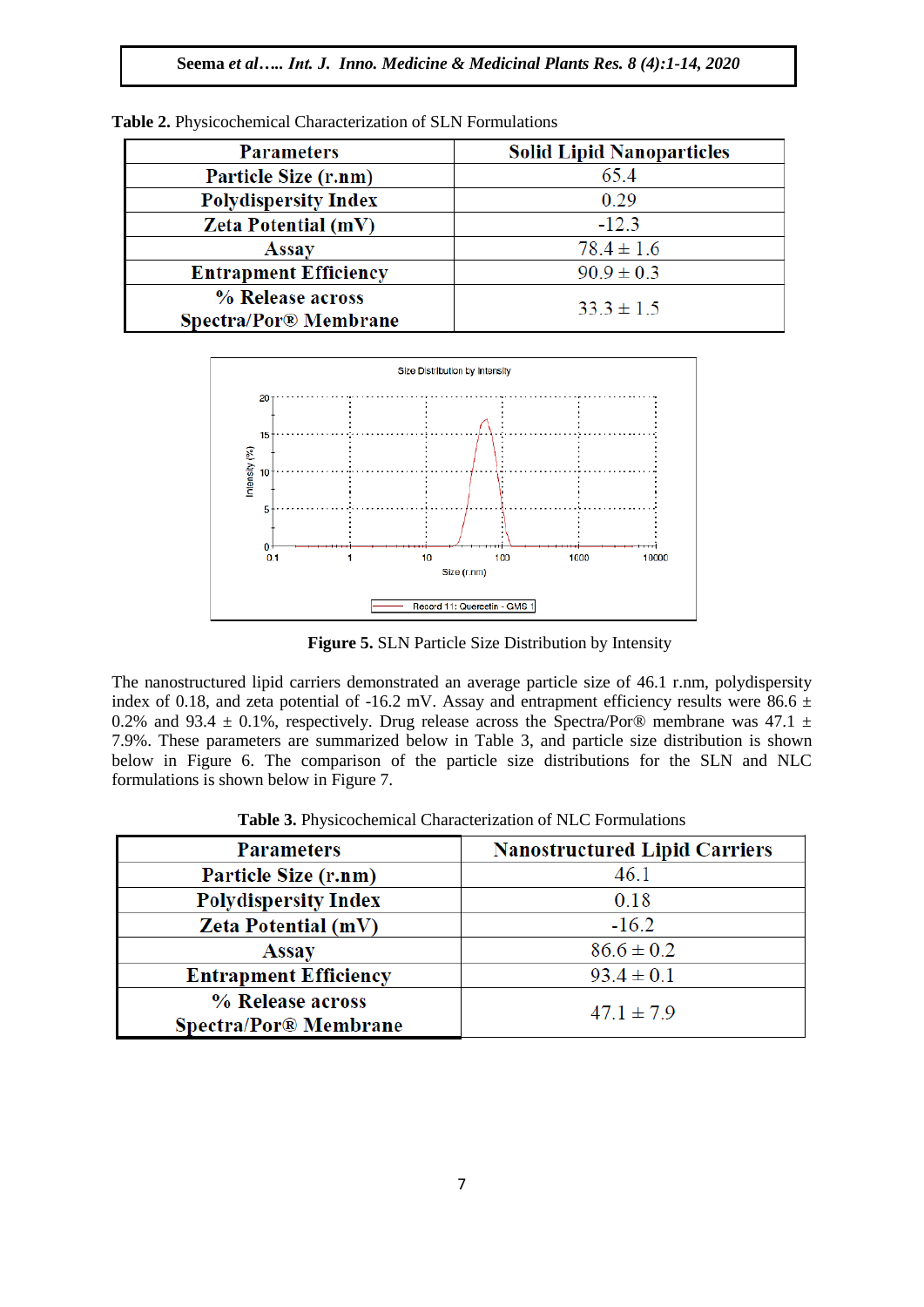**Seema** *et al….. Int. J. Inno. Medicine & Medicinal Plants Res. 8 (4):1-14, 2020*



**Figure 6. NLC Particle Size Distribution by Intensity**



**Figure 7. SLN vs. NLC Size Distributions by Intensity**

Hot melt cast films demonstrated assay results of  $76.3 \pm 4.1\%$ . Particle size, polydispersity index, zeta potential, and entrapment efficiency are parameters designed more for nanoparticle systems and were not evaluated with the hot melt cast films. Drug release across Spectra/Por® membranes was also not evaluated with the films.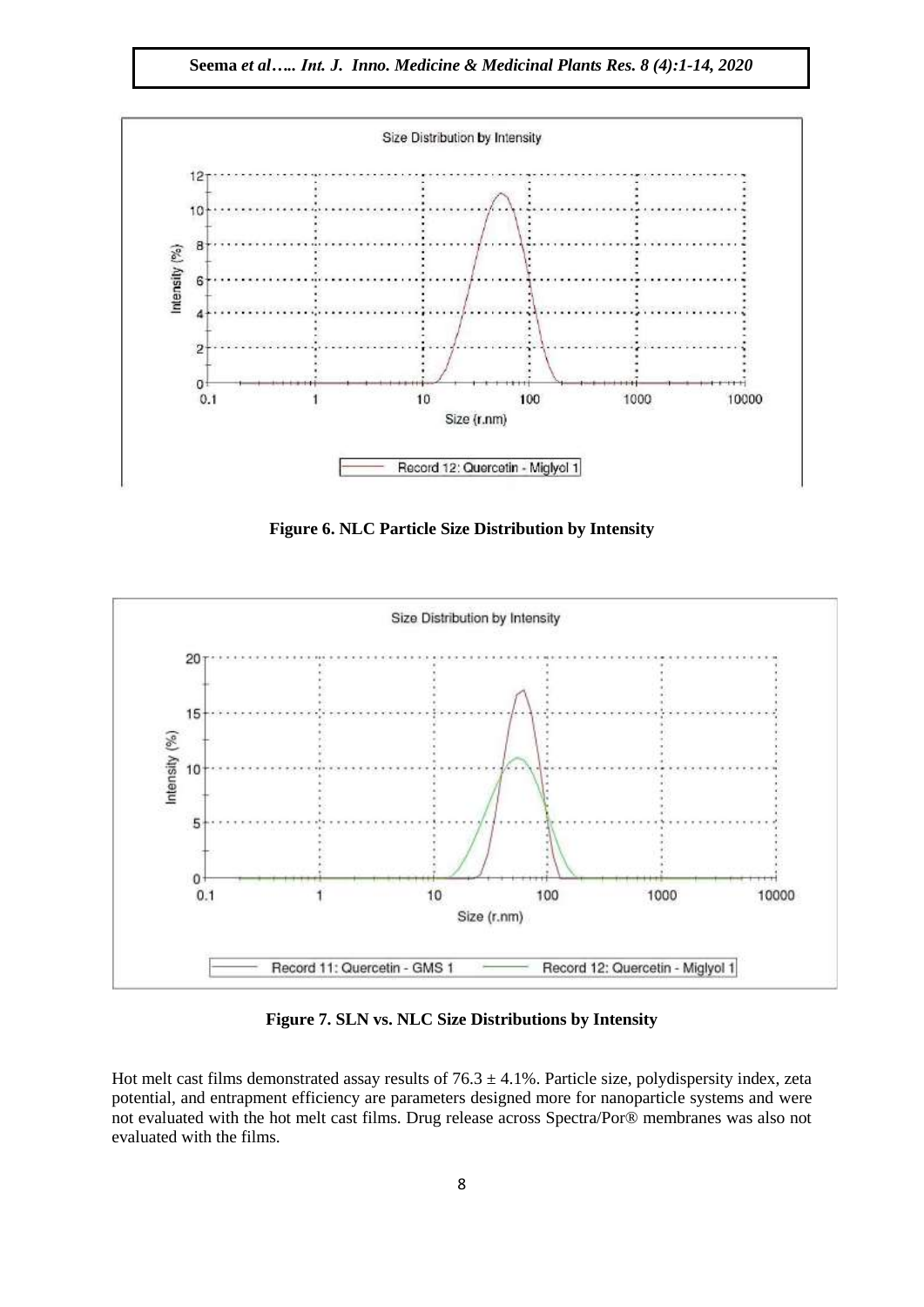# **5.2 Corneal Permeability Studies**

All samples were analyzed via UV analysis at a wavelength of 369 nm, at which the standard calibration curve had an R2 value of 0.9989. TGA data indicated that physical mixtures were stable under the utilized processing temperature. Permeability across the rabbit cornea for quercetin films, NLCs, and control are shown in Figures 8, 9, and 10, respectively.



**Figure 8**. Permeability of Quercetin Films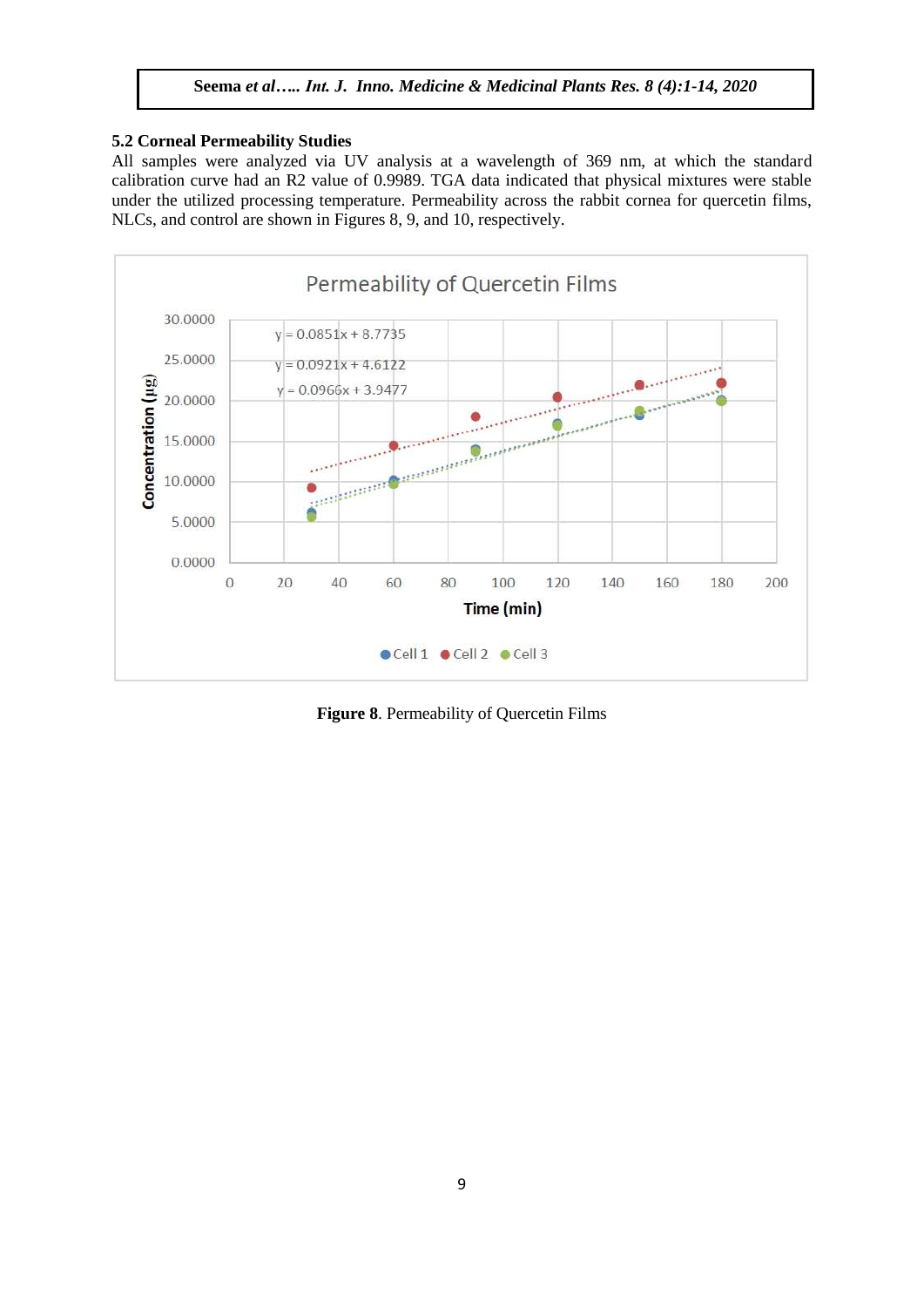**Seema** *et al….. Int. J. Inno. Medicine & Medicinal Plants Res. 8 (4):1-14, 2020*



**Figure 9**. Permeability of Quercetin NLCs



**Figure 10**. Permeability of Quercetin Control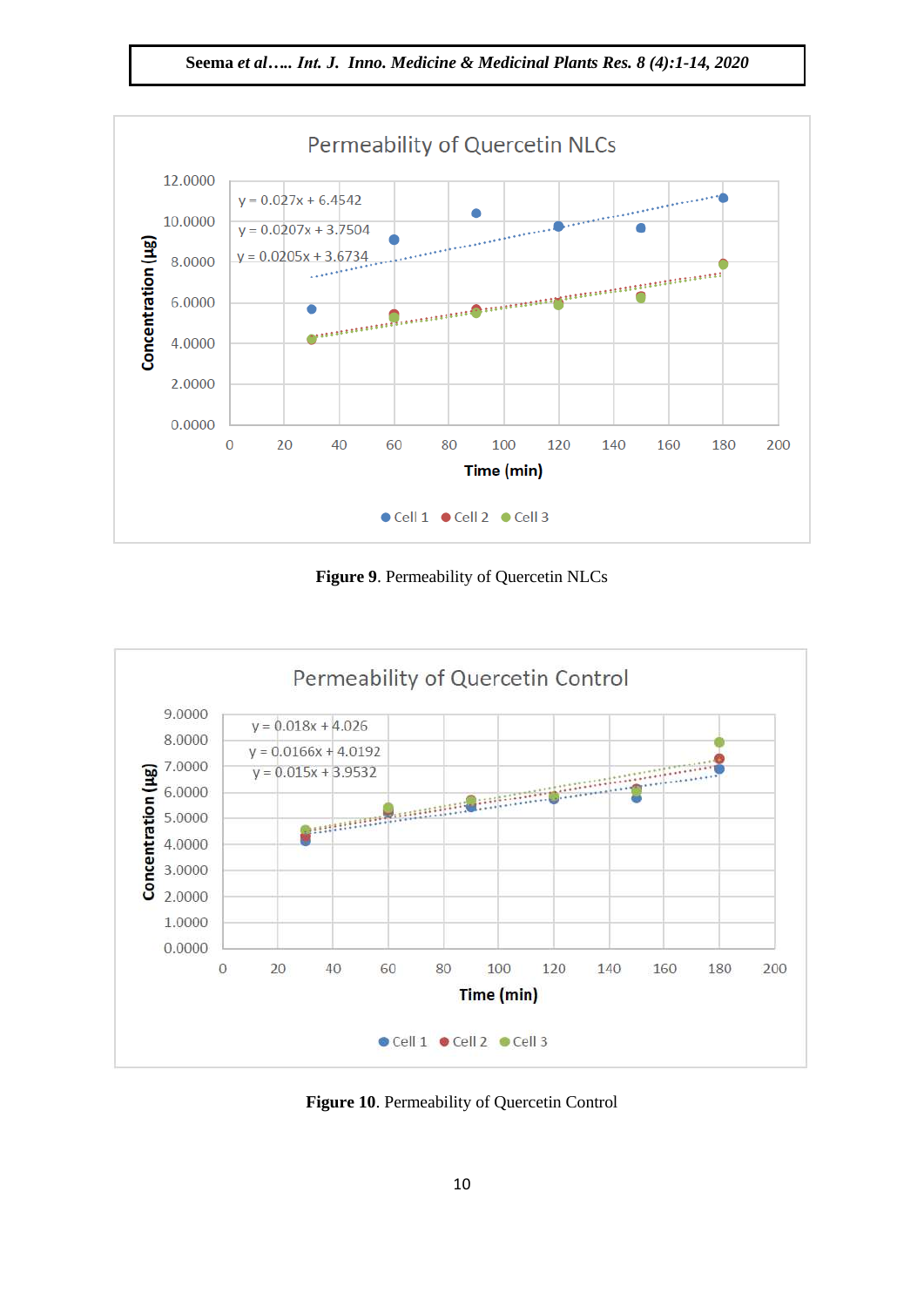The results from the permeability studies, in terms of rate, flux, and permeability, are summarized in Table 4 and Figure 11. Transcorneal flux, which is the amount of drug that crosses the cornea per minute per area squared (in this case, the area of the cornea is 0.636 cm), of quercetin control, NLCs, and films were  $0.026 \pm 0.002$ ,  $0.036 \pm 0.006$ , and  $0.144 \pm 0.009$ , respectively. Permeability was calculated as flux normalized by assay.

|              | Rate ( $\mu$ g/min) | Flux $(\mu g/min/cm^2)$ | Permeability $X$ 10 $^{\circ}$<br>(cm/sec) |
|--------------|---------------------|-------------------------|--------------------------------------------|
| Control      | $0.0165 \pm 0.002$  | $0.0260 \pm 0.002$      | $0.135 \pm 0.012$                          |
| <b>NLCs</b>  | $0.0227 \pm 0.004$  | $0.0357 \pm 0.006$      | $0.186 \pm 0.030$                          |
| <b>Films</b> | $0.1435 \pm 0.006$  | $0.1435 \pm 0.009$      | $0.747 \pm 0.047$                          |

|  | Table 4. Results for Permeability Studies (Rate, Flux, Permeability) |  |  |  |
|--|----------------------------------------------------------------------|--|--|--|
|  |                                                                      |  |  |  |



**Figure 11**. Transcorneal Permeability of Quercetin in Different Formulations

The goal parameters for the nanoparticle formulations were to have small particle sizes, low polydispersity index, and high magnitude of zeta potential. Both the solid lipid nanoparticles and the nanostructured lipid carriers successfully met and fit well within these goal parameters. Particle sizes for both formulations were well below 500 nm. The peak of the particle size distribution for the NLC formulation was higher and narrower compared to the peak for the SLN formulation, as the intensity was noticeably greater and the particle sizes were less variable. Polydispersity indices for both were close to zero (0), which is the most ideal polydispersity index in order to have a completely uniform formulation. Zeta potentials for both were relatively high in magnitude as well (between -10 and -20 mV). Both entrapment efficiencies were at least 90% or higher. Drug releases across the Spectra/Por®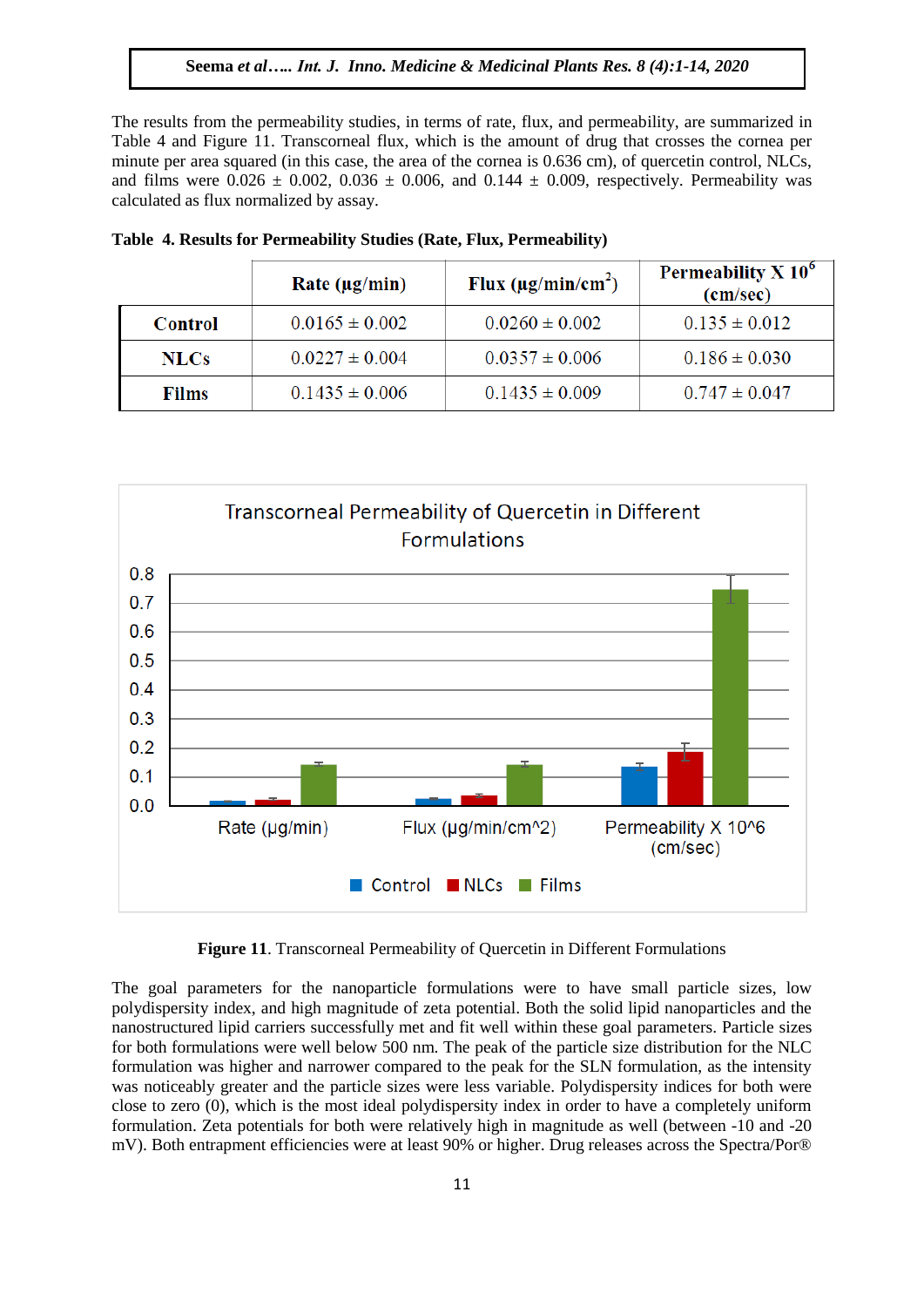membrane for both formulations, on the other hand, were relatively low (around 30-50%). When comparing assays for all three formulations (SLNs, NLCs, and films), film assay results were the lowest (by 2%), and NLCs were the highest (by about 8%), with SLNs in between the two. In all regards, the NLC formulation had better physicochemical characteristics compared to the SLN formulation. This is due to the nature of the lipid matrix shells of the nanoparticles. Because solid lipid nanoparticle formulations use only solid lipids, the matrix shells are completely solid and continuous, which has limited permeability. Not only does this affect how much drug can be encapsulated in the nanoparticles, but it also affects how the drug diffuses out of the nanoparticles. Specifically, this structure results in a relatively low drug load, limited drug release, and drug expulsion during storage. With nanostructured lipid carriers, on the other hand, the incorporation of a liquid lipid to the solid lipid matrix results in a disrupted and highly permeable nanoparticle shell. This structure allows for a higher drug load, greater drug release, and long term drug stability. Thus, from these differences (summarized in Figure 12), we would expect to see that the NLC formulation would show better characteristics than the SLN formulation, which it did.



**Figure 12**. Advantages of NLC Structure over SLN Structure

Source: Beloqui A, Solinis MA, Rodríguez-Gascón A, Almeida AJ, Préat V. Nanostructured lipid carriers: promising drug delivery systems for future clinics. *Nanomedicine: Nanotechnology, Biology and Medicine*  2016; 12:143-161.

To compare how well quercetin permeates from the hot melt cast film across corneas as opposed to permeation from the nanoparticles, we used a control of pure quercetin in addition to the NLC formulation, which was chosen because it demonstrated better parameters and physicochemical characteristics compared to the SLNs. The three main parameters tested in the permeability studies were rate, flux, and permeability. Rate was determined by how much drug, in micrograms  $(\mu g)$ , crossed the cornea from the donor to the receiver cells, per minute, with concentrations extrapolated from the calibration curve based on the absorbance of the samples. The rate of drug release permeation for the control was the slowest, and the rate for the films was the highest by a significant margin (7-14x higher), with the rate of the NLCs in between the two. Flux was calculated as the amount of drug in micrograms that crosses the cornea per minute per area squared (area  $= 0.636$  cm). Again, the flux for the control was the lowest, and the flux for the films was the highest by a good margin (4-5x higher). Flux for NLCs was in between the other two flux values. Lastly, permeability was calculated as flux normalized by assay and reported as centimeters per second. These results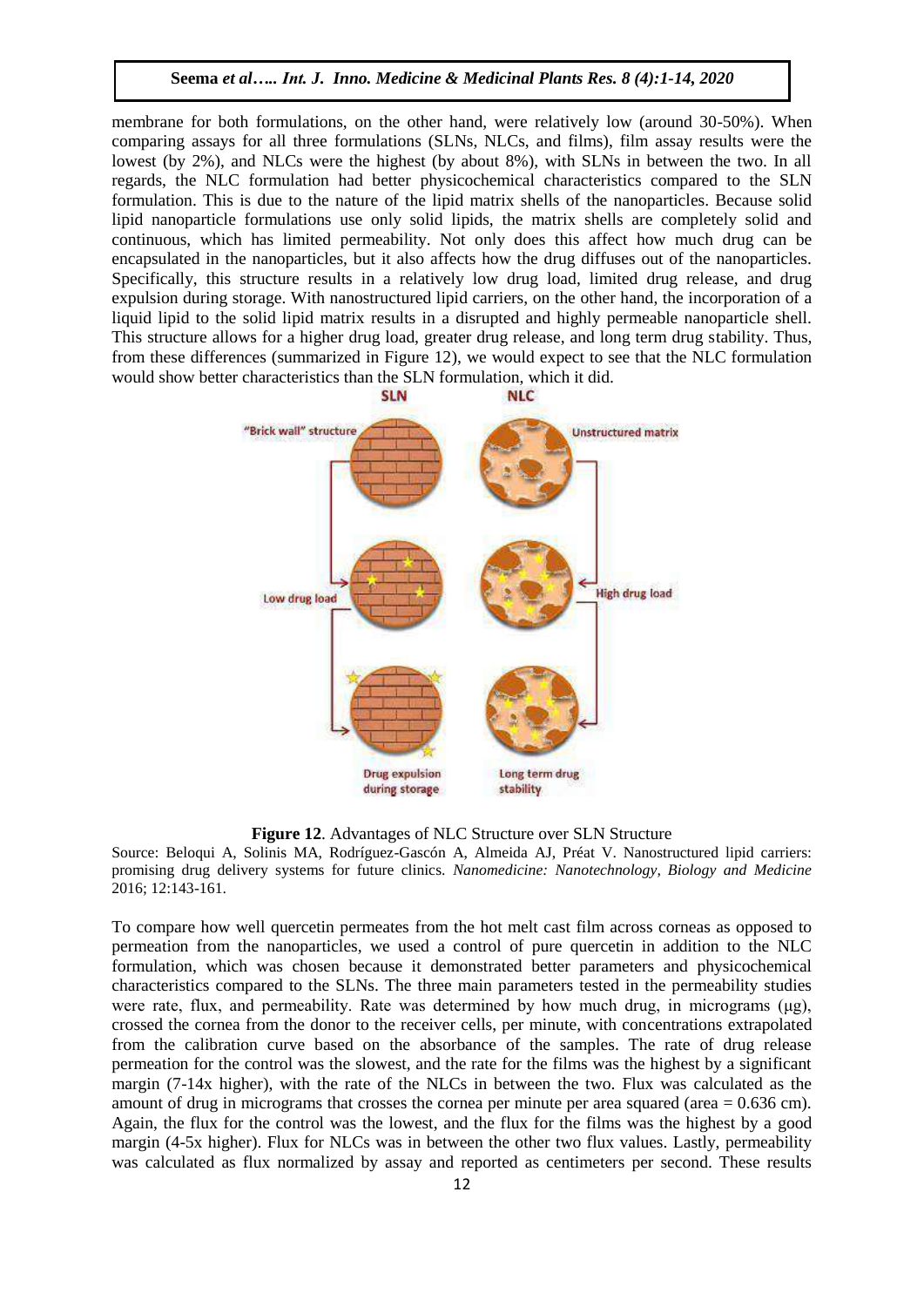showed the same trends as with the other two parameters. The permeability of the control across the cornea was the lowest, the permeability of the drug from the NLCs was second highest, and the permeability of the drug from the films was the highest, once again by a good margin (4-6x higher). In total, both formulations (NLCs and films) were more successful compared to the control in drug permeability across the cornea. However, the hot melt cast film formulation showed significantly better parameters in all respects compared to both the control and the NLC formulation.

# **6. REFERENCES**

- Abraham M, Acree W. On the solubility of quercetin. *Journal of Molecular Liquids* [serial online]. September 1, 2014;197:157-159.
- Adelli GR, Balguri S, Majumdar S. Effect of cyclodextrins on morphology and barrier characteristics of isolated rabbit corneas. *AAPS PharmSciTech* 2015;16:1220-1226.
- Adelli GR, Hingorani T, Punyamurthula N, et al. Evaluation of topical hesperetin matrix film for back-of-the-eye delivery. *European Journal of Pharmaceutics and Biopharmaceutics* 2015; 92:74-82.
- Aditya NP, Macedo AS, Doktorovova S, et al. Development and evaluation of lipid nanocarriers for quercetin delivery: A comparative study of solid lipid nanoparticles (sln), nanostructured lipid carriers (nlc), and lipid nanoemulsions (lne). *LWT – Food Science and Technology*  2014;59:115-121.
- Balguri SP, Adelli GR, Majumdar S. Topical ophthalmic lipid nanoparticle formulations (sln,nlc) of indomethacin for delivery to the posterior segment ocular tissues. *European Journal of Pharmaceutics and Biopharmaceutics* 2016; 109:224-235.
- Beloqui A, Solinis MA, Rodríguez-Gascón A, Almeida AJ, Préat V. Nanostructured lipid carriers: promising drug delivery systems for future clinics. *Nanomedicine: Nanotechnology, Biology and Medicine* 2016; 12:143-161.
- Bentz AB. Review of quercetin: chemistry, antioxidant properties, and bioavailability. *Journal of Young Investigators* 2009.
- Crowley M, Feng Z, Martin C, et al. Pharmaceutical applications of hot-melt extrusion: part I. *Drug Development & Industrial Pharmacy* [serial online]. September 2007;33(9):909-926. Available from: Business Source Complete, Ipswich, MA. Accessed March 27, 2017.
- Dan N. Compound release from nanostructured lipid carriers (NLCs). *Journal of Food Engineering*  2016; 171:37-43.
- Dhawan S, Kapil R, Singh B. Formulation development and systematic optimization of solid lipid nanoparticles of quercetin for improved brain delivery*. Journal of Pharmacy and Pharmacology* 2011;63:342-351.
- Douroumis D, Douroumis D. *Hot-Melt Extrusion: Pharmaceutical Applications*. Oxford: John Wiley & Sons, Incorporated; 2012.
- Ehrlich SD. Quercetin. University of Maryland Medical Center. http://umm.edu/ health/medical/altmed/supplement/quercetin. Published October 19, 2015. Accessed March 27, 2017.
- Flavonoids. Wako Laboratory Chemicals. http://www.wako-chem.co.jp/english/labchem/ product/life/Flavonoid/index.htm. Accessed March 27, 2017.
- Gaudana R, Ananthula HK, Parenky A, Mitra AK. Ocular drug delivery. *The AAPS Journal*. 2010;12(3):348-360.
- Harvard T.H. Chan. Antioxidants: beyond the hype. Available at: https://www.hsph. harvard.edu/nutritionsource/antioxidants/#age-related%20eye%20disease%20 and%20antioxidants. Accessed March 27, 2017.
- He Y, He Z, He F, Wan H. Determination of quercetin, plumbagin and total flavonoids in drosera peltata smith var. glabrata y.z.ruan. *Pharmacognosy Magazine*. 2012;8(32):263-267.
- Hippalgaonkar K, Adelli GR, Hippalgaonkar K, et al. Indomethacin-loaded solid lipid nanoparticles for ocular delivery: development, characterization, and in vitro evaluation. *Journal of Ocular Pharmacology & Therapeutics* [serial online]. March 2013;29(2):216-228.
- Kaufman PL, Alm A, Levin LA, et al. *Adler's Physiology of the Eye*. Philadelphia: Saunders; 2011.
- Kelly GS. Quercetin. *Alternative Medicine Review* 2011;16:172-194.